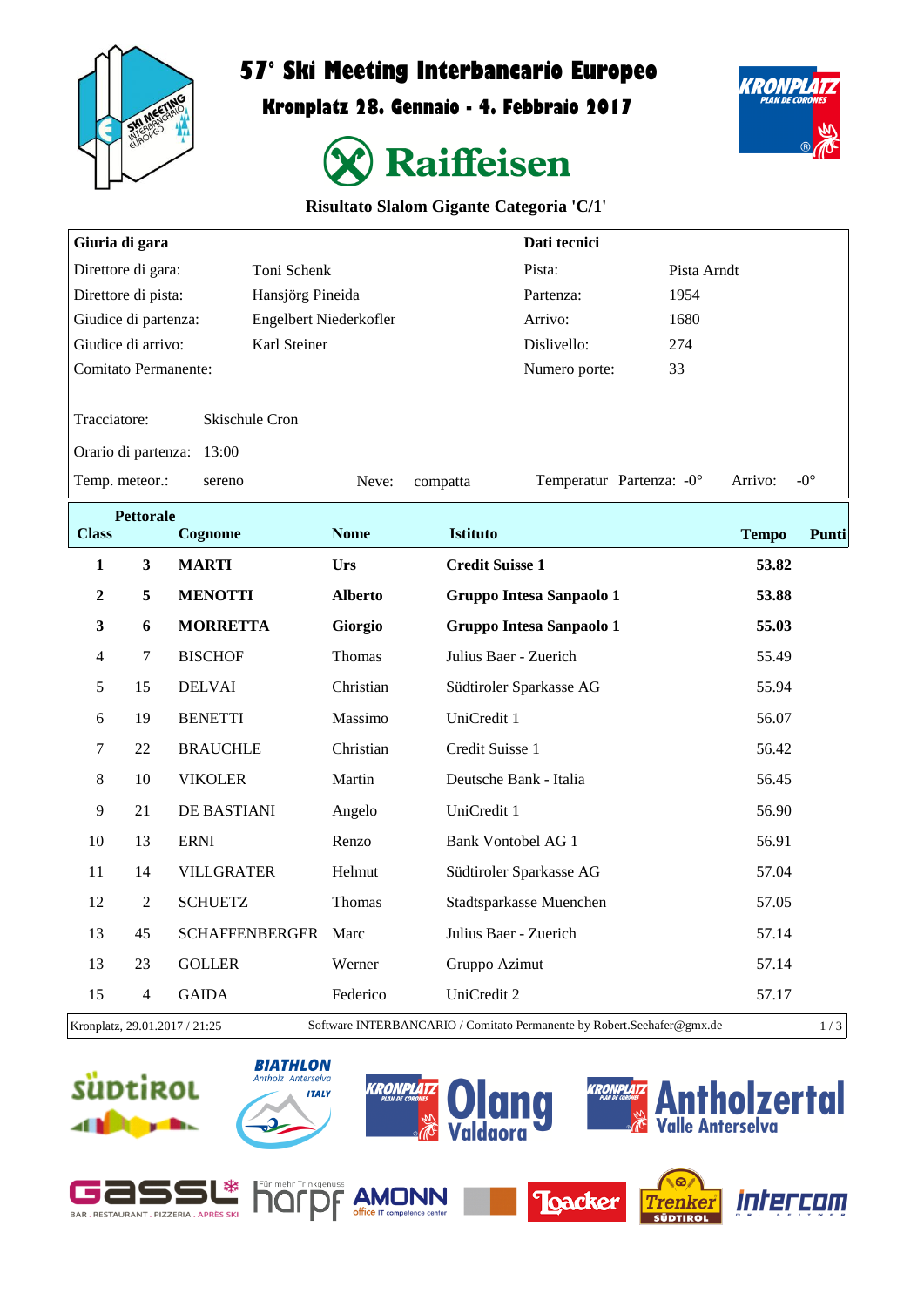## **Risultato Slalom Gigante Categoria 'C/1'**

| <b>Pettorale</b><br><b>Class</b><br>Cognome |     | <b>Nome</b>       | <b>Istituto</b> | <b>Tempo</b>                             |         |  |
|---------------------------------------------|-----|-------------------|-----------------|------------------------------------------|---------|--|
| 16                                          | 43  | CANZIANI          | Roman           | Julius Baer - Zuerich                    | 57.26   |  |
| 17                                          | 105 | <b>OBERHOFER</b>  | Franz           | Raiffeisenkasse Schnals                  | 57.51   |  |
| 18                                          | 40  | <b>PENDL</b>      | Michael         | Sparkasse Kitzbuehel                     | 57.82   |  |
| 19                                          | 42  | <b>KORBAR</b>     | Tomaz           | DBS d.d. Ljubljana                       | 58.24   |  |
| 20                                          | 11  | <b>MARTENSON</b>  | Ulf             | <b>SEB</b>                               | 58.34   |  |
| 21                                          | 18  | <b>WEILER</b>     | Bernd           | Volksbank Esslingen                      | 58.67   |  |
| 22                                          | 55  | <b>JENNY</b>      | Alain           | <b>Bank Vontobel AG 1</b>                | 59.05   |  |
| 23                                          | 20  | DI CICCO          | Gianluca        | Gruppo Intesa Sanpaolo 1                 | 59.45   |  |
| 24                                          | 24  | <b>METZGER</b>    | Ralf            | Landesbank Baden-Wuerttemberg            | 59.57   |  |
| 25                                          | 34  | <b>REMONDINI</b>  | Elio            | UniCredit 3                              | 1'00.01 |  |
| 26                                          | 32  | <b>HUTER</b>      | Thomas          | Tiroler Sparkasse Bank AG                | 1'00.35 |  |
| 27                                          | 77  | <b>CORNE</b>      | Laurent         | Groupe BPCE Sports 1                     | 1'00.37 |  |
| 28                                          | 47  | <b>BRITT</b>      | Peter           | <b>UBS AG1</b>                           | 1'00.46 |  |
| 29                                          | 29  | <b>BRUCKMAIER</b> | Klaus           | HypoVereinsbank München 1                | 1'00.51 |  |
| 30                                          | 36  | <b>GRANITO</b>    | Federico        | UniCredit 2                              | 1'00.58 |  |
| 31                                          | 33  | VIGANÒ            | Filippo         | UniCredit 4                              | 1'00.89 |  |
| 32                                          | 28  | <b>BARBIST</b>    | Hubert          | Raiffeisen-Landesbank Tirol AG           | 1'01.25 |  |
| 33                                          | 51  | <b>GOTTI</b>      | Ermanno         | <b>UBI Banca Gruppo 1</b>                | 1'01.30 |  |
| 34                                          | 26  | <b>DRAPPO</b>     | Lucio           | Gruppo Intesa Sanpaolo 2                 | 1'01.81 |  |
| 35                                          | 49  | <b>OLSEN</b>      | Morten Andre    | Nordea 1                                 | 1'02.11 |  |
| 36                                          | 107 | <b>CORSARO</b>    | Andrea          | UniCredit 4                              | 1'02.46 |  |
| 37                                          | 69  | <b>GASSNER</b>    | Werner          | LGT Bank in Liechtenstein AG             | 1'02.49 |  |
| 38                                          | 70  | <b>BAUDOUX</b>    | Patrick         | Landesbank Baden-Wuerttemberg            | 1'02.68 |  |
| 39                                          | 44  | <b>MEYER</b>      | Manfred         | Deutsche Bank AG                         | 1'02.80 |  |
| 40                                          | 46  | <b>LIEBERHERR</b> | Ronnie          | Raiffeisen Schweiz                       | 1'02.88 |  |
| 41                                          | 54  | <b>DUDLE</b>      | Pascal          | <b>Bank Vontobel AG 1</b>                | 1'03.62 |  |
| 42                                          | 52  | <b>PESCIONI</b>   | Francesco       | Gruppo Banca Monte dei Paschi di Siena 1 | 1'04.07 |  |
| 43                                          | 76  | <b>SETHER</b>     | Jørn-Erik       | Eika Bank Group                          | 1'05.11 |  |
| 44                                          | 89  | <b>WANNER</b>     | Roland          | UBS AG 1                                 | 1'05.16 |  |
| 45                                          | 63  | <b>NÖDLER</b>     | Ralf            | HypoVereinsbank München 1                | 1'05.17 |  |
| 46                                          | 67  | <b>MAASSEN</b>    | Lutz            | Deutsche Bank AG                         | 1'05.57 |  |
| 47                                          | 53  | <b>FAESSLER</b>   | Daniel          | <b>UBS AG 1</b>                          | 1'05.58 |  |
| 48                                          | 68  | <b>MANTOVANI</b>  | Marco           | Banca Generali                           | 1'05.92 |  |
| 49                                          | 60  | <b>BONA</b>       | Germano         | UniCredit 4                              | 1'06.23 |  |
| 50                                          | 57  | <b>IFLAND</b>     | Jürgen          | Kreissparkasse MSE                       | 1'06.40 |  |